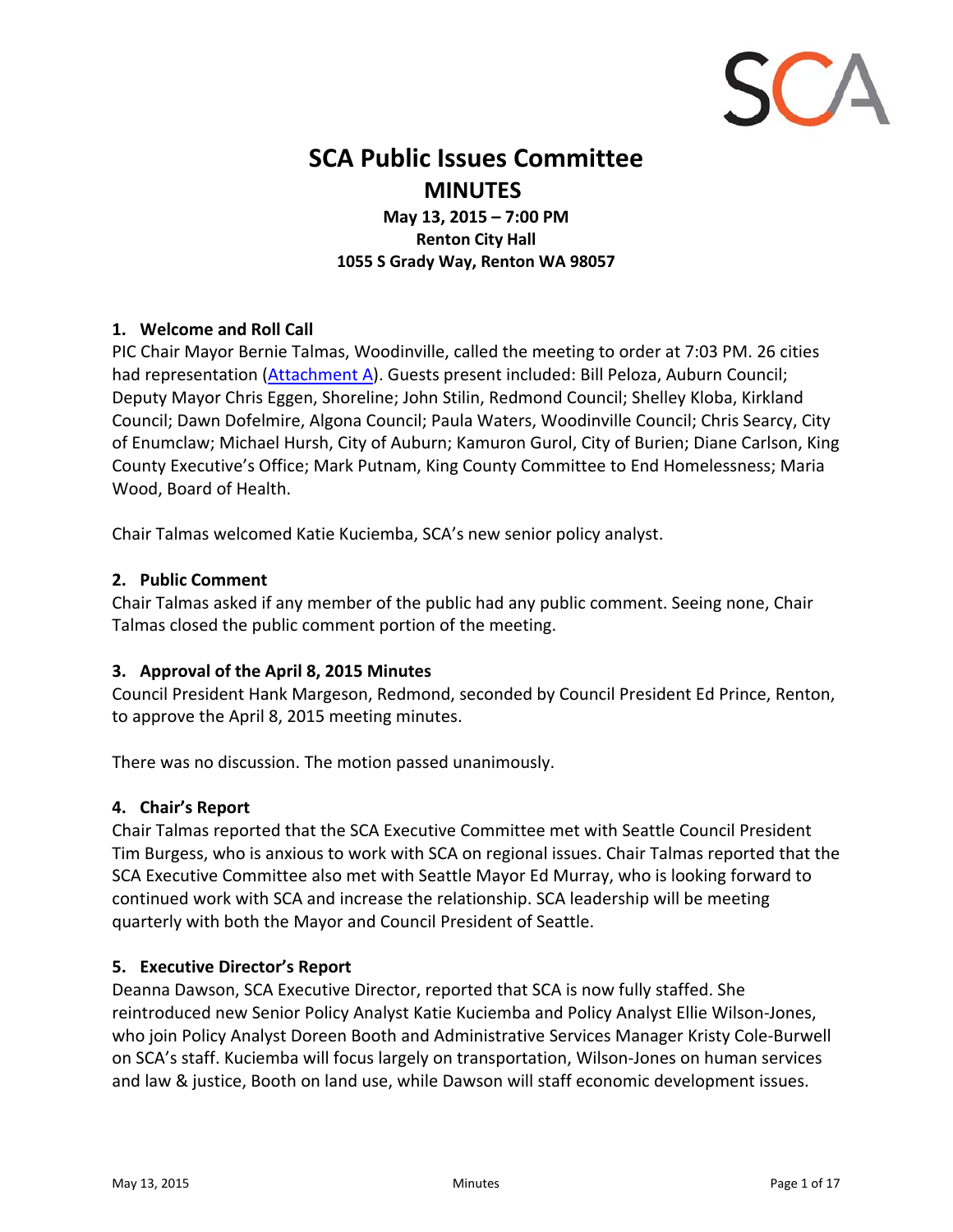Dawson reminded the PIC that the SCA Board had identified economic development, human services, and transportation as top areas of concern for the organization in 2015. On economic development, Dawson noted that she is beginning to plan a public sector economic development summit that SCA will co-sponsor with the County. More details will come back to PIC as they become available. She also noted that several SCA members will be joining the Seattle Chamber on their upcoming intercity mission to Chicago, due to SCA's new partnership with the Chamber. SCA is also on the steering committee to plan the Chamber's 2015 Leadership Conference. On human services, Dawson noted that the PIC will be hearing about efforts on the Committee to End Homelessness strategic plan and the proposed Best Starts for Kids levy later in the agenda, and referred members to the MIDD update in the packet as an informational item. On transportation, the PIC will be hearing about efforts on the Service Guidelines Task Force and efforts in Olympia to pass a transportation package later in the agenda. Dawson reminded the PIC that Metro was starting their Long Range Planning effort. Metro held a "visioning workshop" in Seattle and Dawson noted that the SCA Board had sent a letter to Metro urging them to hold workshops in the South and North/East as well. In response, Metro will now be holding two additional events: at the Federal Way Council Chambers on May 18, 2015, 6:00‐8:00 p.m., and at Bellevue College on May 19, 2015, 6:00‐8:00 p.m. Additionally, Metro and Sound Transit announced four additional public meetings to discuss changes to the bus system when two new light rail stations open in early 2016. Specifically, these meetings will focus on proposed changes to Eastside bus routes on the SR 520 corridor to increase capacity and provide connections to stations. Staff will be sending details to members.

Dawson noted that another 2015 SCA Board priority was developing better relationships with Seattle. To that end, SCA Board leadership met last week with the Mayor and Council President of Seattle. Topics of discussion included transportation, the Committee to End Homelessness strategic plan, and the value of regionalism. They agreed to meet on a quarterly basis moving forward.

Another SCA Board priority is breaking down partisanship in Olympia. SCA members have been doing outreach to leaders with local government background from both parties to discuss SCA priorities, especially passing a transportation package. She noted that SCA's next networking dinner will be on July 1 in Snoqualmie, and we have invited leaders from both parties to come and give a recap of the session. She encouraged cities to submit proposals for RISE presentations for the dinner.

Dawson reported that the SCA Board met last month in Sammamish and had an informative tour. Their May meeting will be held in Tukwila. She and SCA President Matt Larson also toured Newcastle, and are finalizing their visits to all 36 SCA cities.

Dawson noted that it was filing week, and that several active members of SCA have announced that they will not be seeking reelection. She asked that members let SCA know of retirements on their councils, so that SCA could begin transition planning. She noted that due to retirements and term limits, there would be several seats open on the SCA Board in 2016, including at least 1 vacancy in each of the 4 caucuses.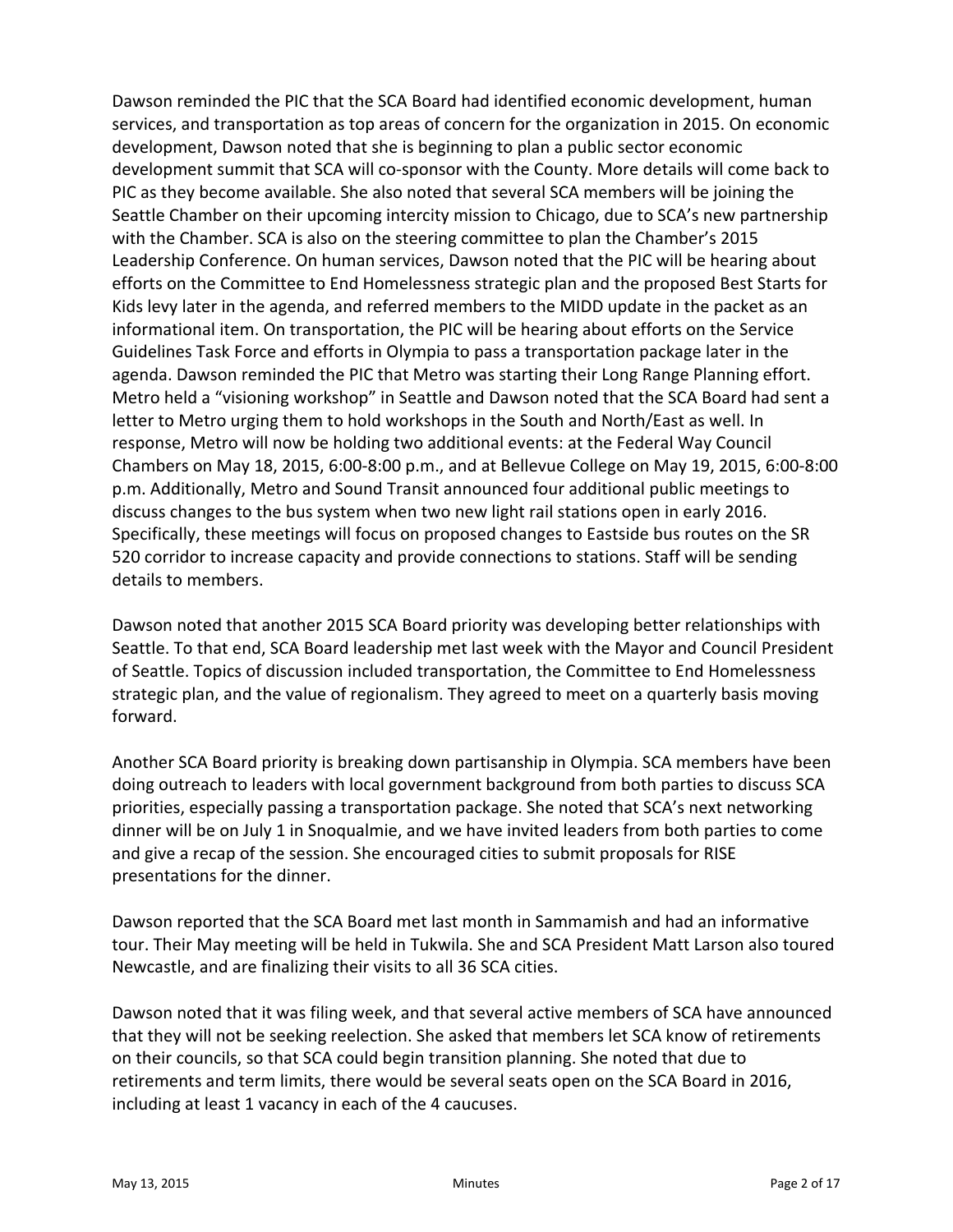# **6. Committee to End Homelessness – Draft Strategic Plan 2015‐2018**

Chair Talmas explained that the Committee to End Homelessness (CEH) draft Strategic Plan (the plan) is before the PIC as a potential future action item and, with PIC action tonight, would come back to the PIC June 10, 2015. He noted that the PIC had reviewed earlier drafts of the plan and requested that the deadline for revision be extended. That extension was granted and has allowed for extensive changes.

Deanna Dawson, SCA Executive Director, reported that CEH staff have been very receptive to comments from SCA member cities and the plan has been heavily edited as a result. Dawson recognized CEH Director Mark Putnam, in attendance this evening, and recounted that SCA appointees to the CEH Governing Board and Interagency Advisory Council (IAC), as well as Mayor Nancy Backus, Auburn, and staff from member cities have been engaged in reviewing and redrafting the plan. Dawson thanked the PIC for bringing on new staff and noted that SCA Policy Analyst Ellie Wilson‐Jones has devoted substantial time to ensuring city feedback is incorporated.

Ellie Wilson‐Jones, SCA Policy Analyst, reported that all feedback received from member cities has been provided to CEH staff and is largely incorporated into the draft before the PIC. Wilson‐Jones noted that the SCA appointees to the CEH Governing Board (Councilmember Doreen Marchione, Kirkland, and Councilmember Lydia Assefa‐Dawson, Federal Way) and IAC (Colleen Kelly of Redmond, Michael Hursh of Auburn, and Jennifer Henning of Renton) as well as other SCA member city staff have been engaged throughout the process, reviewing several drafts of the plan, proposing edits, and vetting revisions that were then provided to CEH staff.

Wilson‐Jones summarized feedback received from member cities and explained how those comments had been incorporated into the draft before the PIC:

First, there were concerns that earlier drafts lacked details regarding the costs of implementation, funding sources, and lead partners for various strategies. Overall, earlier drafts had a mismatch between extreme prescriptiveness in places and vagueness in others. The plan now explains the funding and housing resources available for implementation and identifies lead partners for action steps for the coming year. In response to feedback about the over prescriptiveness, the plan has moved up a level. With that, there is also acknowledgement in the plan that more work will be necessary going forward to implement the plan. This underlies the importance of having an effective governance structure that includes SCA representation.

Second, on the issue of governance structure, SCA staff has also heard questions and concerns. Previous drafts suggested that the governance structure should be changed but did not clearly state what the new structure would look like or who would be represented. The draft before the PIC now more clearly explains that the existing Governing Board and IAC would be condensed into one body called the Coordinating Board. SCA would have two representatives on the Coordinating Board. While the draft before the PIC now provides more detail about the future Coordinating Board, it also acknowledges that the transition to a new governance structure will require further work including changes to the CEH Charter. Those efforts will continue under the leadership of the existing Executive Committee. SCA does not currently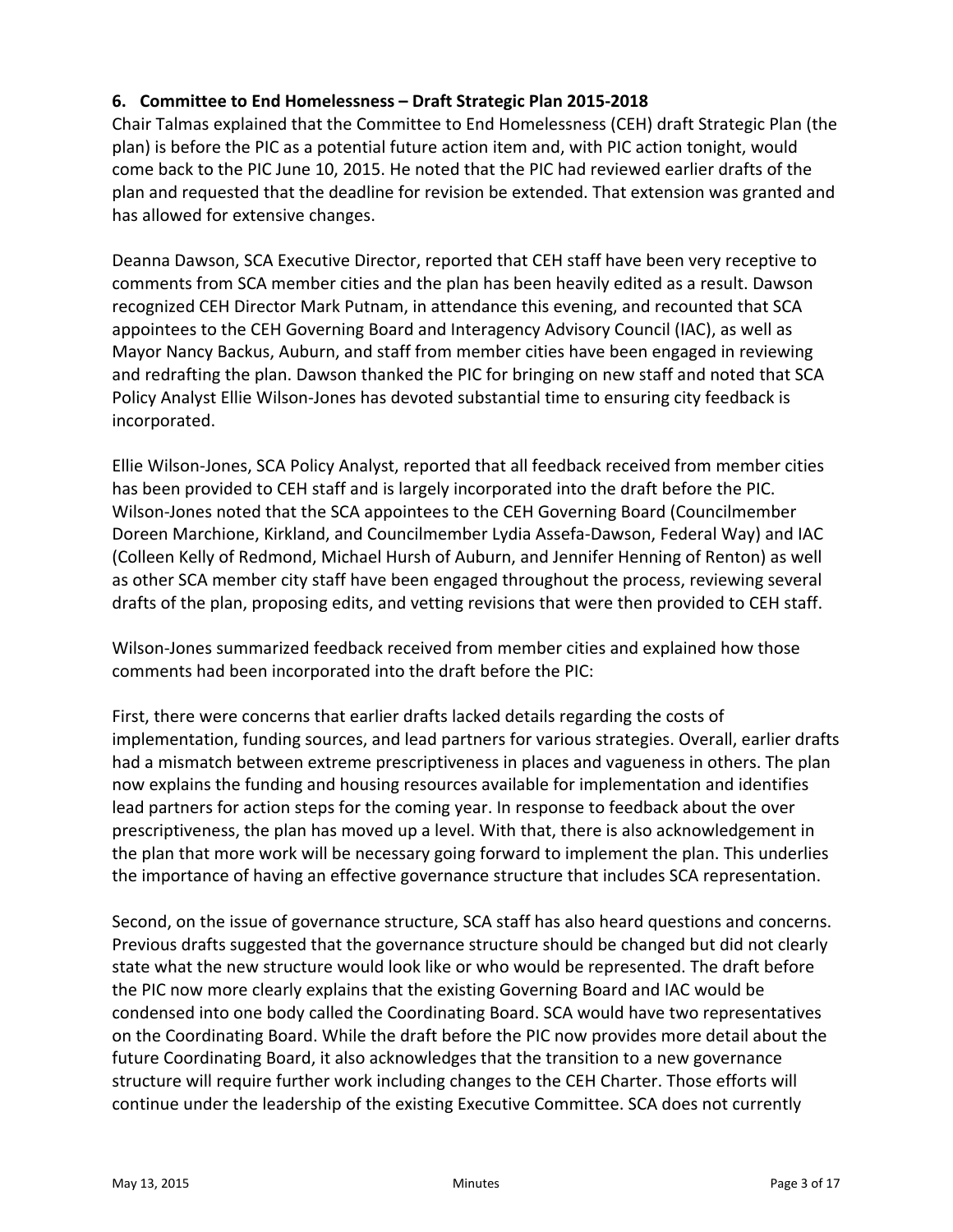have a seat on that committee but, thanks to extensive SCA engagement, the plan now calls for creation of a new SCA seat.

Third, there were questions about what the plan means for cities and why it's being created. Seattle and King County are designated to provide fiduciary oversight of a federal funding program for homelessness and therefore must have a community plan under the federal HEARTH act. Other King County cities are not required to create or adopt a plan, but the endorsement and engagement of all cities is sought by CEH so that efforts can be aligned and a greater impact can be achieved. There are also action steps that name local governments or SCA as a lead partner. They are Strategy 1.3, which relates to criminal justice system involvement, and Strategy 2.2, which relates to collaboration between first responders and human services providers. The plan does not require any code changes or any funding commitments from cities.

Finally, member cities objected to references to the "criminalization of homelessness" contained in earlier drafts. There was strong sentiment that this language mischaracterized the efforts and objectives of cities and ignored the broad responsibilities that cities have to their residents, both those housed and unhoused. That language has been removed. Instead, the plan now contains a two‐pronged approach to reducing criminal justice system involvement while ensuring public safety. These strategies are 1.3 and 2.2. The IAC has formed a subgroup to continue work on this language. The subgroup was created after advocates of the homeless called for reinserting the original "criminalization of homelessness" language. That group met May 12, 2015 and made progress toward developing additional narrative describing the way laws and policies can impact the homeless. The subgroup is likely to recommend a new strategy be included in the plan that entails partnering with local governments to examine the impacts of existing and proposed laws and policies on people experiencing homelessness and what impact they have on helping people to become housed.

Wilson‐Jones said CEH and SCA staff remain available to present to City Councils. Presentations have been given to the Federal Way and Black Diamond city councils and are scheduled for Auburn, SeaTac, Snoqualmie, and Renton.

Wilson‐Jones concluded by explaining the recommended action before the PIC is vote to bring the plan back for an endorsement in June, with three caveats explained further in the packet. Chair Talmas asked whether MIDD (Mental Illness and Drug Dependency) sales tax funds that are spent on homelessness are included in among the funding sources detailed in the plan. Dawson answered that MIDD funding dedicated to homelessness is included in the county funding referenced by the plan.

Mayor Nancy Backus, Auburn, moved, seconded by Councilmember Dini Duclos, Federal Way, to bring the following potential policy position back to the next meeting of the PIC:

The Sound Cities Association (SCA) shares the vision of the Committee to End Homelessness (CEH), which is that homelessness is rare in King County, racial disparities are eliminated, and if one becomes homeless, it is brief and only a one-time occurrence. SCA endorses the 2015‐2019 CEH Strategic Plan, and its goals of making homelessness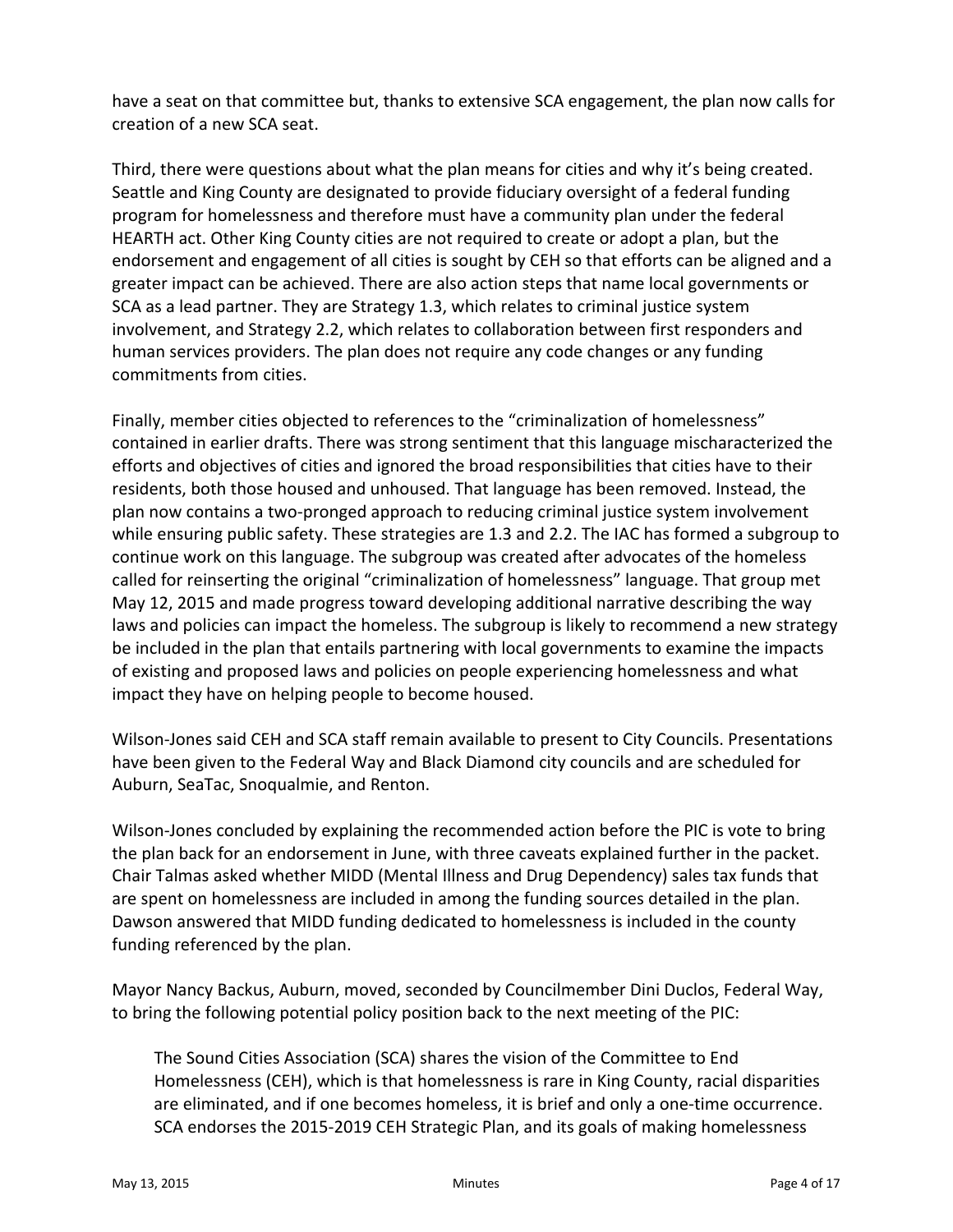rare, making homelessness brief and one‐time, and creating a community to end homelessness.

SCA's endorsement of the CEH strategic plan is conditioned on review and approval of the final language of the plan. Specifically, SCA members support continued inclusion of language in the plan that recognizes that local governments are responsible for ensuring public amenities remain safe and accessible to all, while at the same time acknowledging that addressing behaviors associated with experiencing homelessness solely with a law enforcement response is resource‐intensive and may leave underlying causes of homelessness, such as behavioral health crises or lack of shelter, unaddressed. SCA members recognize that approaches that foster collaboration between service providers and first responders, such as law enforcement, can do more to reduce homelessness. SCA objects to language being introduced into that plan that would mischaracterize the efforts of cities as "criminalizing homelessness."

Additionally, SCA's endorsement of the CEH strategic plan is conditioned on review and approval of the governance structure of the CEH. SCA supports clarifying the roles and responsibilities of the subcommittees and their relationship to the Coordinating Board. SCA supports having adequate representation for SCA members on the Coordinating Board, and on the Executive Committee. SCA also supports a role for local government within the governance structure that will connect CEH decision makers with public sector staff to generate ideas for regional and cross‐departmental collaboration to ensure CEH strategies are evaluated from a variety of perspectives, including human services, planning, and public safety, among others.

Discussion on the motion ensued.

Backus thanked Wilson‐Jones and Dawson for their work on the CEH Strategic Plan and stated that in the past SCA may not have been as involved, but homelessness has since become a greater issue in each city. She stated that while early work on the plan felt like an "us against them" situation, with cities going one way and the CEH going the other, there is now alignment. She thanked Mark Putnam and his staff for listening and responding to difficult feedback. She noted that no city is going to be able to end homelessness on its own and that it will take a regional approach that retains flexibility for each city. She said the latest draft addresses all of the concerns put forward by cities, without pointing fingers, and will allow all to work together.

Councilmember Tola Marts, Issaquah, stated that it has been a collaborative process, in which the city of Issaquah has been involved. He said Issaquah has a long‐standing commitment to ending homelessness and has served as the home to tent cities and continues work on a human services campus. Marts noted that cities can achieve better outcomes and act compassionately when they have the full range of options before them, including ordinances that protect public safety. Issaquah was supportive of removing language that mischaracterizes efforts of cities as "criminalization" of homelessness.

Deputy Mayor Catherine Sanford, Lake Forest Park, stated that homelessness is a regional challenge and that the only way to move forward is together. Stanford asked for a clarification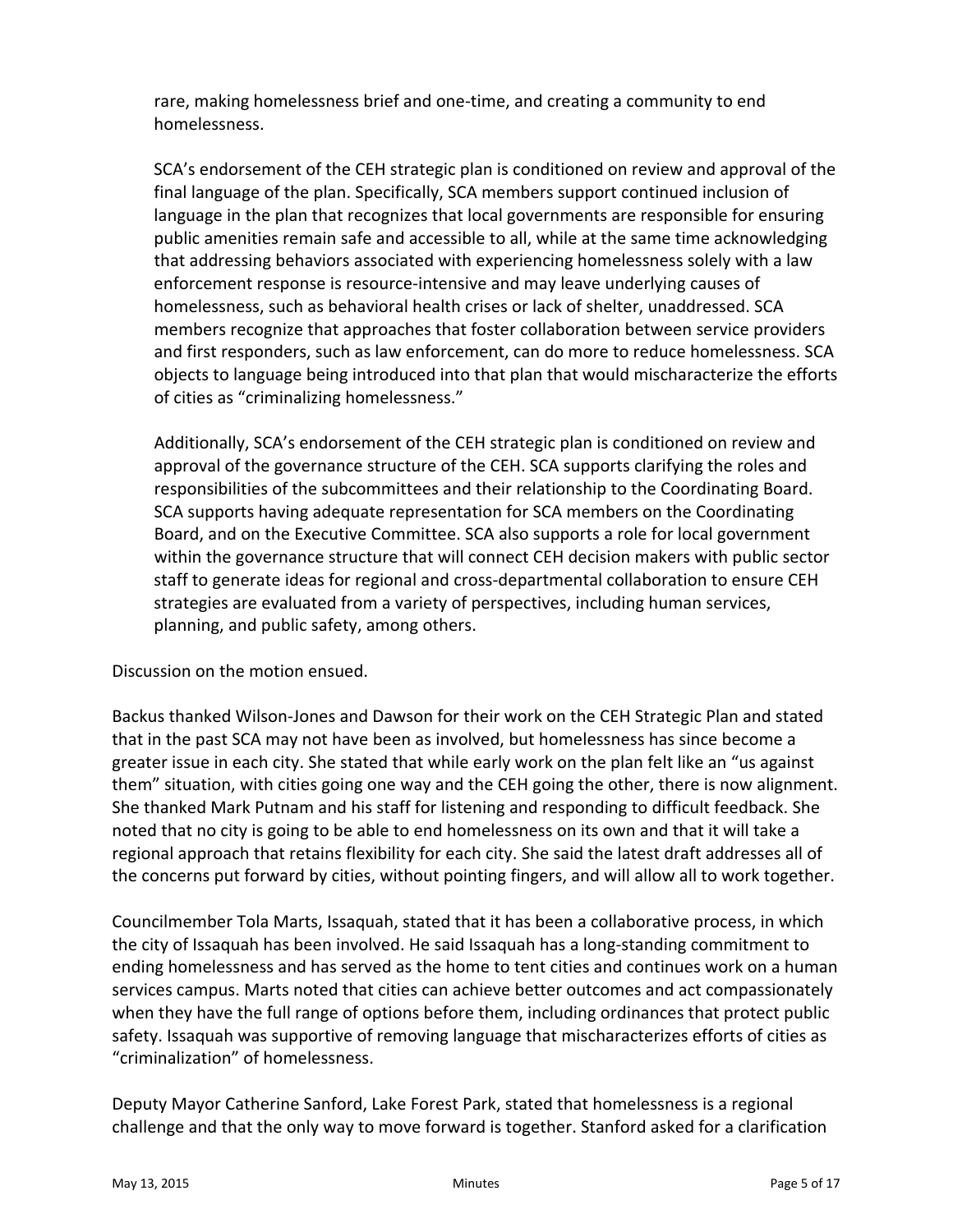on the motion. Chair Talmas stated that the motion, also contained in the packet, is to bring back the plan for an endorsement next month and that the motion contains conditions on that endorsement because the plan is not yet final. Dawson added that the CEH Governing Board is scheduled to adopt the plan in June.

Councilmember Barry Ladenburg, SeaTac, echoed the need for regional collaboration, noting that the challenges would not be solved by simply pushing the problem from one jurisdiction to another. Ladenburg asked whether the new Coordinating Board would oversee funding decisions. Dawson said that while the Board could make recommendations, it was not envisioned that the County or other funders would delegate their role in making funding decisions to the Board.

Mayor Dave Hill, Algona, asked for clarification regarding the draft that would be before the PIC in June. Dawson stated that the plan would come back to PIC with final language on criminal justice involvement, and on the governance structure.

Council President Hank Margeson, Redmond, stated that local elected officials need to have a full array of options to deal with issues in their communities. He stated that the governance structure needs more specificity, with clarification about the relationship between the Coordinating Board and other CEH committees.

Councilmember Ross Loudenback, North Bend, asked what language was likely to come out of the IAC subgroup. Wilson‐Jones stated that the group has discussed adding language stating that some laws and policies disproportionately impact people who are homeless and recommending the creation of a toolkit to assist governments in evaluating whether their policies impact people who are homeless. Dawson stated that SCA staff have made clear that member cities oppose language that mischaracterizes city policies as criminalizing homelessness.

Chair Talmas stated that the packet references a new action step to Strategy 1.2 related to comprehensive plan housing element policies. He said that some of the options listed, including impact fee and multi‐family tax exemptions, may not have the support of his City Council. Wilson‐Jones thanked Chair Talmas for highlighting this new action step.

The motion passed unanimously.

# **7. Best Starts for Kids Levy**

Chair Talmas introduced the item, noting that this item came to the PIC at the request of the SCA Board Executive Committee.

Deanna Dawson, SCA Executive Director, gave the staff report. As noted in the staff memo in the packet, On April 28, 2015, King County Executive Dow Constantine released details of a proposed "Best Starts for Kids" levy. On April 29, 2015, the Executive transmitted an ordinance to the County Council to place the levy on the November 2015 ballot.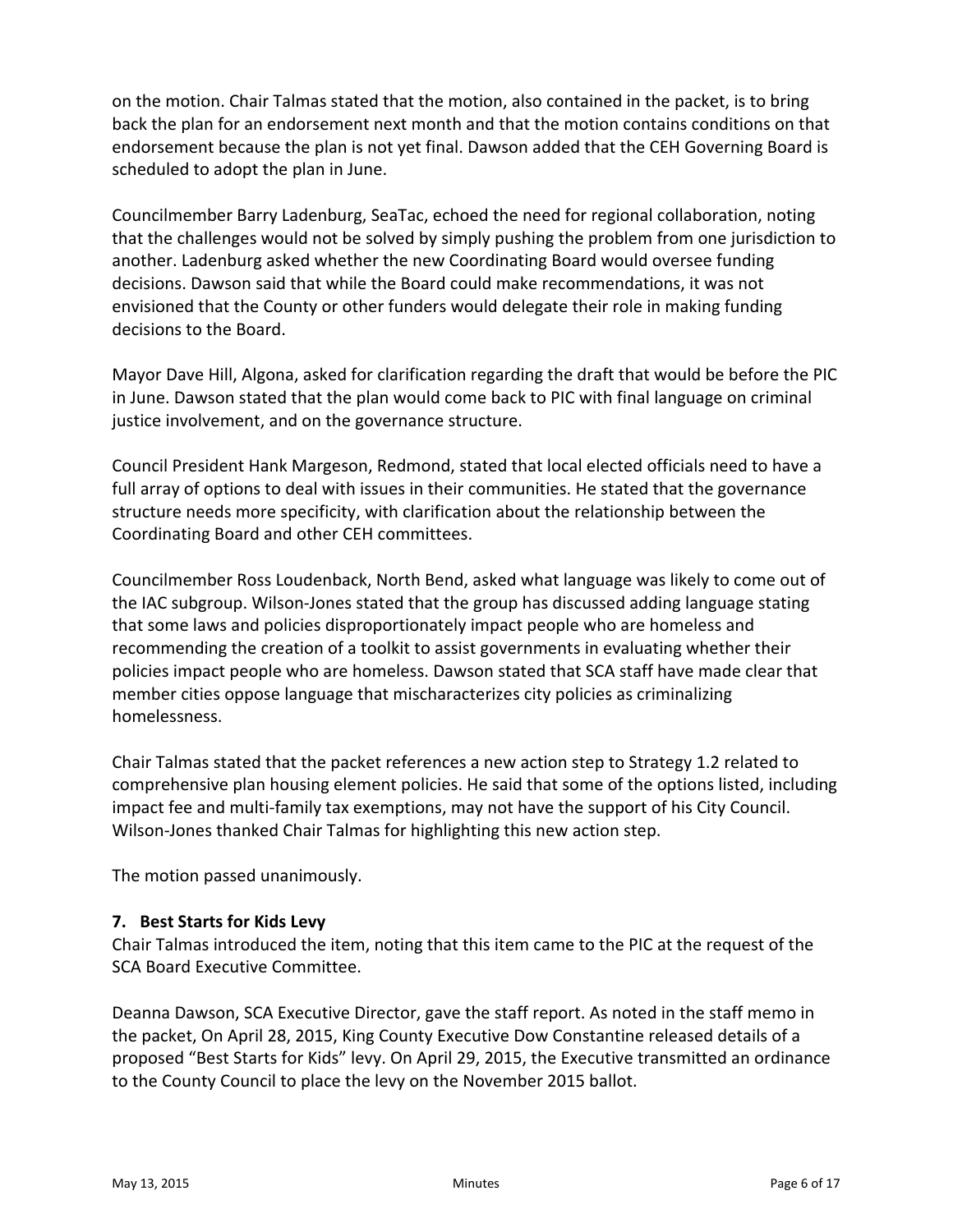As proposed by the Executive, this would be a six‐year levy lid‐lift at a rate of 14 cents per \$1,000 of assessed valuation, which would raise approximately \$392.3 over the life of the levy (an estimated \$58 million in the first year, and an average of \$65.4 million through 2021). The cost to the average King County homeowner would be approximately \$56 per year.

The exact programs that will be funded through the levy are not known at this time. Rather, the majority of funding will be "competitively bid in outcomes-focused contracts to communitybased organizations … the county will refine outcomes and indicators through development of a detailed implementation plan with input and consultation from the community."

The ordinance transmitted by the Executive proposes that levy proceeds be allocated as follows:

- Fifty percent of the revenue generated by the levy would be invested in strategies that focus on children under the age of five, and on pregnant women. This would include funding for Public Health Centers;
- Thirty‐five percent of the levy would be invested in strategies focused on youth ages five through twenty‐four;
- Nine percent of the levy would be invested in expanding the Communities of Opportunity partnership between King County and the Seattle Foundation;
- Six percent of the levy would be devoted to "evaluation, data collection and improving the delivery of services and programs for children, youth and their communities."

11% of the levy (\$43 million) would be devoted to sustaining Public Health services serving women and children. These include maternity support, family planning services, Special Supplemental Nutrition Program for Women, Infants and Children (WIC), and the Nurse Family Partnership. This funding would be sufficient to sustain current operations of these programs through 2021. It should be noted that the Best Starts for Kids funding would not entirely close the projected public health funding gap. Passage of the levy would, however, keep the public health services in Auburn, Federal Way, Northshore, and Greenbridge open through 2021.

Dawson noted that Best Starts for Kids is not a preschool levy. However, the County has indicted that the levy could "complement" existing Pre‐K programs by having more children coming to school "strong, healthy, and ready to learn."

Some, including the City of Kirkland, had hoped that the levy might include funding for affordable housing. The levy does not contain capital dollars for housing. Toby Nixon, Kirkland Councilmember, noted that Kirkland would be seeking an amendment to add a housing component to the levy. Dawson distributed a handout, [Attachment](#page-16-0) B, prepared by the County to address this issue. In response to questions raised by the City of Kirkland, the County has noted that while the proposal from the Executive does not contain capital dollars for affordable housing, there is a proposal within the levy to use a portion of initial levy collections (\$16 million) to create a family and youth homelessness prevention initiative modeled on the Housing First pilot project funded by the Bill and Melinda Gates Foundation. The Executive's office has also pointed out that while this levy does not include capital dollars for affordable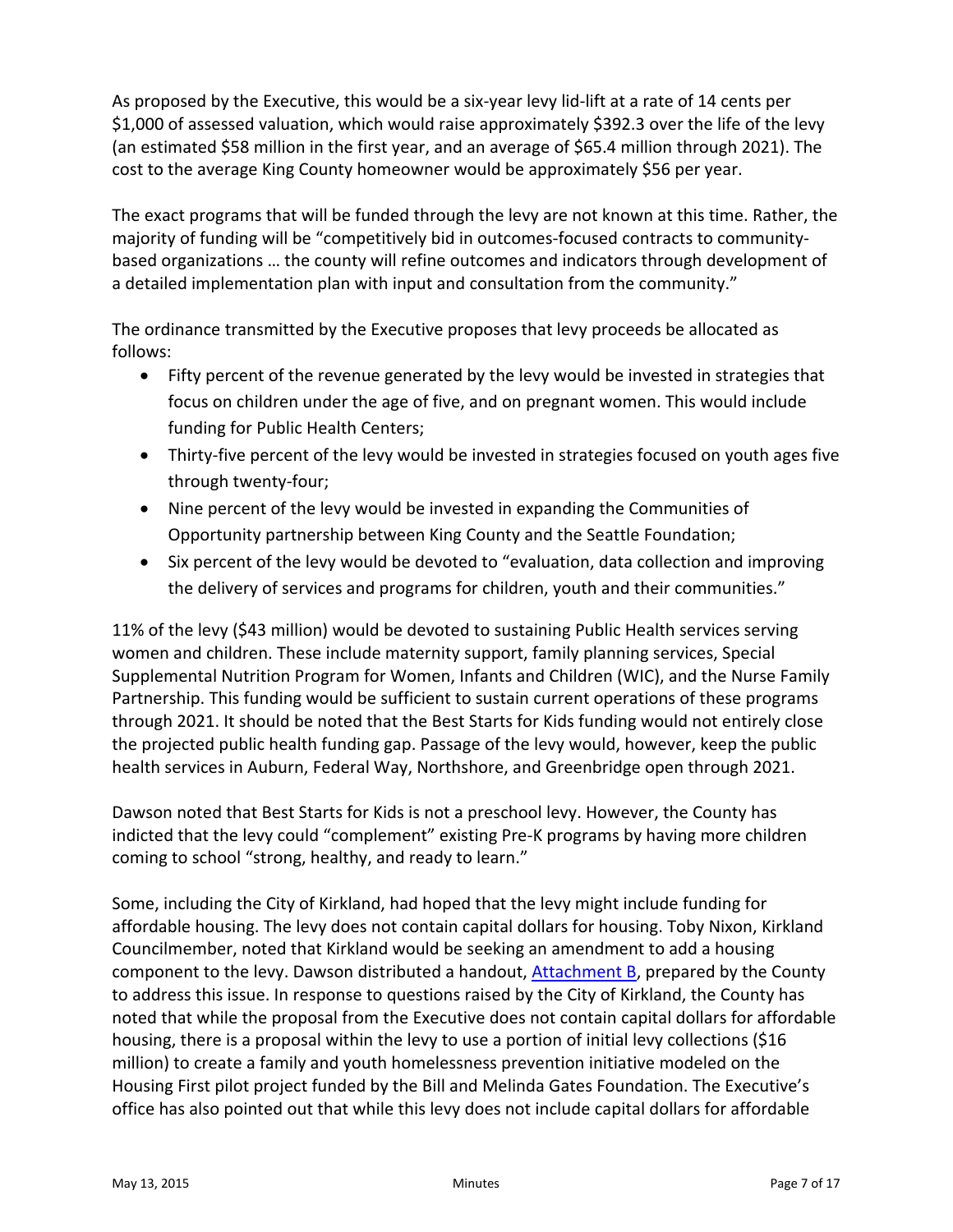housing, the County will soon have a new resource for affordable workforce housing in coordination with transit investments thanks to the passage of HB 1223 (supported by SCA), which will allow King County to bond against future King County lodging tax revenues to acquire land and build workforce housing and will allow an estimated \$45 million in new housing funds to be released over the next six years. Nixon indicated that Kirkland may ask for a penny of the levy (either an additional penny, or a portion of the funds proposed) go to affordable housing. The proposal may include having dollars distributed back to cities based on a proportional share of revenues raised. Dawson noted that County staff had indicated that this would raise approximately \$4 million. Nixon pointed out that while that amount alone would not be much to help add to affordable housing stock, if bonded against, the impact could be greater.

Dawson opened up the conversation to the PIC for feedback. She asked the PIC what questions they still had about the levy that weren't answered by materials in the PIC packet, and whether the PIC was interested in having the item brought back at the June and July meetings to consider taking a position urging the County Council to place the levy on the November ballot and what, if any, changes to the proposal SCA members would like the County Council to adopt prior to placing the levy on the ballot.

Mayor Nancy Backus, Auburn, was very supportive of bringing the item back for SCA to consider a position of support, noting the importance of investing in prevention. Investing in kids now will result in far fewer dollars needing to be put into the criminal justice system later. While it will take years to see the results, if we don't start investing now the costs will be exponentially larger in the future. Backus was supportive of the Executive's proposal to make the funded programs be results based, and focused on outcomes not just number of clients served. Auburn has also started requiring the programs they fund be based on outcomes.

Councilmember Amy Ockerlander, Duvall, noted that she has not yet had a discussion with her council about this item, but she has been briefed by the Executive's office. She was supportive of bringing this item back, noting the importance of making investments now.

Councilmember Dini Duclos, Federal Way, was also supportive of bringing this item back. She referred to the threatened closure of the health clinic in Federal Way, which her council and mayor stepped in to fill the funding gap to keep the clinic open. She noted that cities do not have the resources to fund public health from their budgets. She also pointed to the great need for additional human services funding in South King County.

Councilmember Bob Keller, Sammamish, was also supportive of bringing the item back, although he had not yet discussed with his council. He noted that studies showed that for every \$1 invested in programs geared at youth, there was a \$17 return on investment.

Deputy Mayor Catherine Stanford, Lake Forest Park, was also supportive of bringing the item back. She noted that it was important to tackle these issues regionally.

Councilmember Barry Ladenburg, SeaTac, commented on the importance of the public health aspect of the proposed levy, and the need to prevent clinics from closing. But he also noted that the County had a number of other levies, including the PSERN levy that just passed.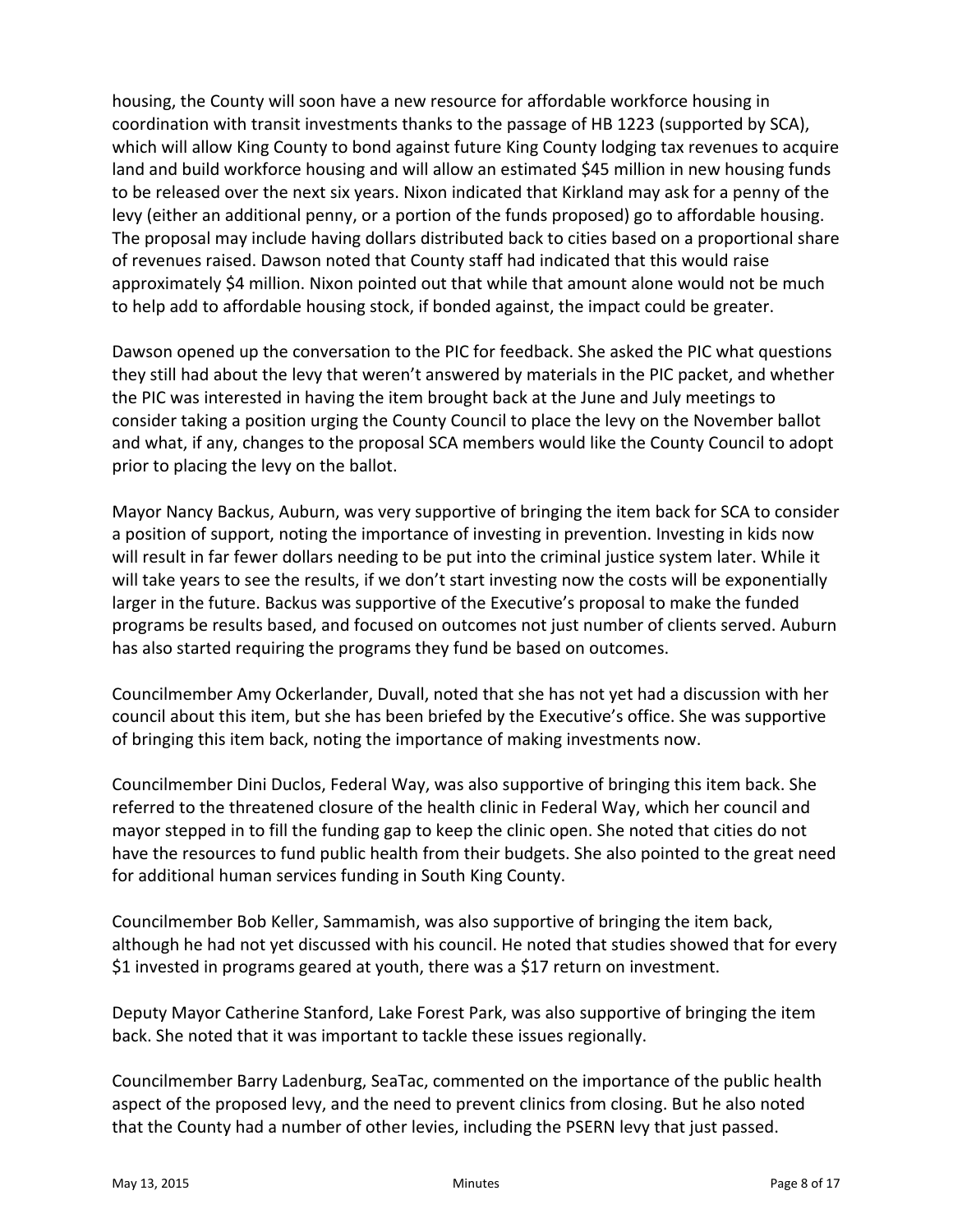Eventually voters will face levy fatigue. Ladenburg questioned whether the County was looking at other options to keep the clinics open other than the levy. Dawson responded that although the County and SCA had supported additional funding from the state legislature for public funding, none appeared to be forthcoming. The County had indicated that clinics would likely close unless this levy were approved. Dawson reiterated that the levy would not entirely close the public health funding gap.

Council President Hank Margeson, Redmond, noted that Redmond is supportive of investing in the future of children in King County. However, he was concerned about the many questions remaining about how funds would be allocated, and the governance structure.

Councilmember Bill Boyce, Kent, was supportive of bringing the item back, but questioned the name of the levy, and wondered if there was time to change that.

Chair Talmas noted that the Woodinville Council had discussed and raised questions about what exactly would be funded through the levy.

In response to these questions, Dawson reiterated that other than the funding for the clinics, programs would be funded through a competitive grant application process. SCA members may wish to ask for more clarification on how those decisions would be made. She indicated that the name of the levy appeared to be set at this time. Dawson reviewed the proposed governance structure. The ordinance recommends that the body proposed by the Youth Action Plan report ("an advisory body be created that can assist the Executive and Council as they consider outcomes, policies, and investments for children and families and youth and young adults") be established, and that this body be the advisory committee for Best Starts for Kids with the exception that the existing governance group for Communities of Opportunity act as the advisory board for the portion of the levy focused on Communities of Opportunity. Dawson noted that SCA has a seat on the Communities of Opportunity governance group. The PIC may wish to recommend that the Council specifically include a seat on any new advisory group for SCA. The PIC may also want to weigh in further on allocation of dollars, and whether there be any detail laid out on whether the dollars be spread throughout the county. Dawson noted that Seattle already has a families and education levy, and questions have been raised about whether the countywide levy should be focused outside of Seattle, where services are needed due to the growing suburbanization of poverty in King County. She noted that as pointed out by many cities, all communities have needs.

Mayor Dave Hill, Algona, asked for more detail on oversight of the levy. He wanted to see more on how the oversight committee would be structured. He also wanted to ensure that cities would not lose their autonomy and ability to decide how city funds are spent. Dawson clarified that the oversight committee proposed by the Youth Action Plan would not have the ability to tell cities how to spend their funds.

Councilmember Amy Ockerlander, Duvall, stated that there is some benefit in having some flexibility in what programs are funded through the levy. Different communities have different needs and face different issues. For example, the City of Duvall has research to show that youth in their community have a high risk for a school shooting incident, and the city is looking at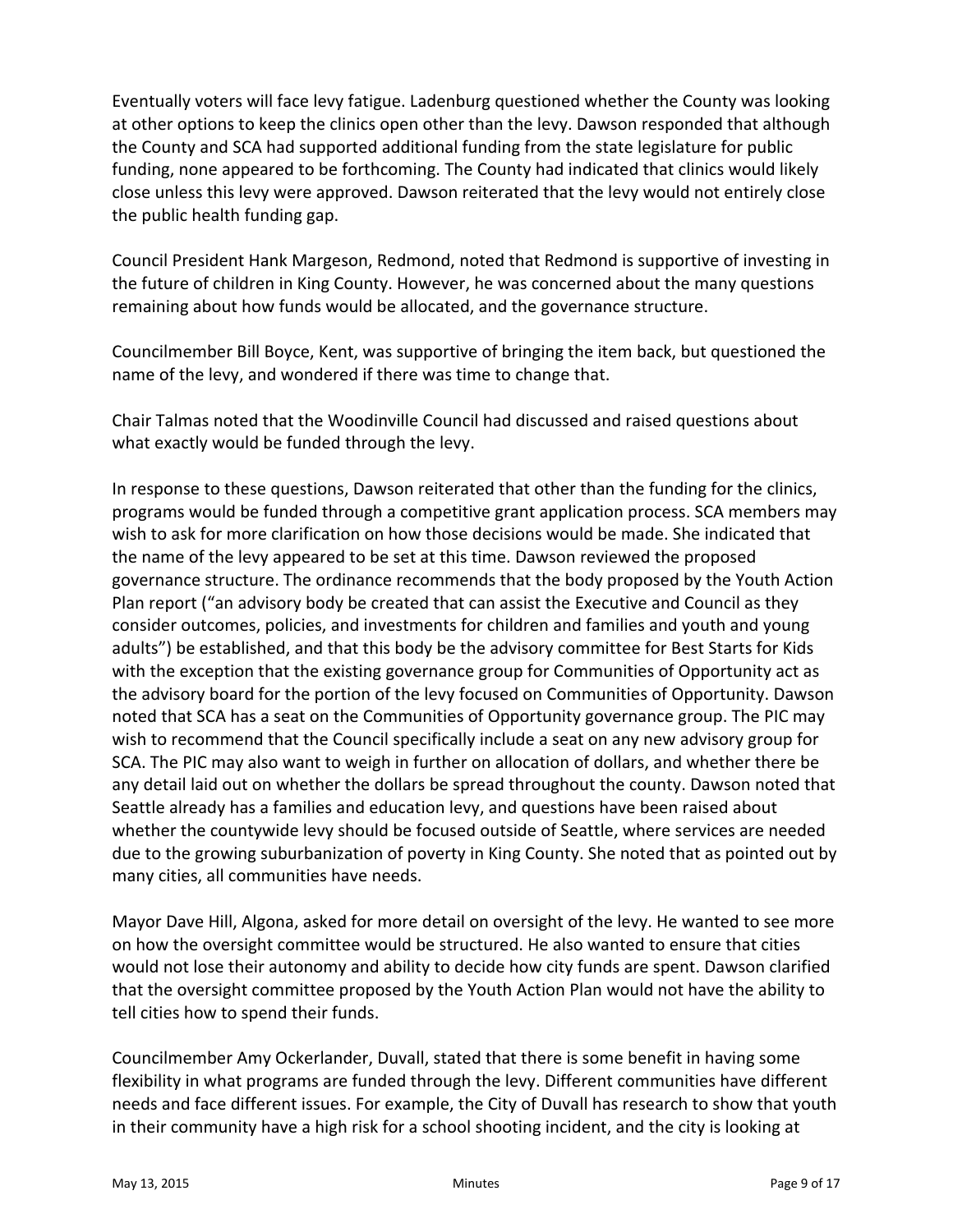instituting a program to address this risk. Even affluent communities have issues with drug use by youth. Allowing flexibility in the levy will enable communities to tailor solutions to their needs.

Councilmember Tola Marts, Issaquah, concurred. He noted that while some cities have a higher proportional need, even in the city of Issaquah 30% of children are on the free or reduced lunch program. Even relatively affluent areas of the county have needs for programs geared to youth.

Mayor Matt Larson, Snoqualmie, indicated that he was comfortable with the governance structure proposed, and was supportive of not setting up a new governance structure for the levy. He was also comfortable with the proposal to have a competitive grant process, as it enables funds to be given to proven and promising strategies. He used Encompass Health in the Snoqualmie Valley of an organization that was getting results tailored to that community. He noted that while there were many issues facing youth in Snoqualmie Valley, based on his visits to communities throughout the County there are many other cities that have needs that are far greater. He stated that in his 14 years in government, he cannot think of another area where there would be more return on investment than by investing in youth.

Chair Talmas indicated that the consensus of the PIC was to bring the item back for initial consideration of a position in support in June. Dawson asked that if cities have specific questions they would like answered, or specific changes they would like the PIC to adopt, please let SCA staff know in advance of the June PIC meeting so that information can be included in the PIC packet.

#### **8. Service Guidelines Task Force**

Katie Kuciemba, SCA Senior Policy Analyst, gave an update on the work of the Service Guidelines Task Force.

By way of background, Kuciemba reminded members the task force is being asked to review the Metro's service guidelines and recommend potential changes regarding service types, social equity, geographic value, alternative services, and community mobility contracts. The task force has met three times and is anticipated to meet four more before submitting a report with its recommendations for changes to Metro's service guidelines to the King County Executive and Council in July, 2015.

Staff members at King County Metro, the County Executive's Office, and the County Council will work over the summer to translate the recommendations into proposed policy changes. The task force is then expected to meet in the September/October timeframe to discuss the changes that were developed since the last task force meeting and to review draft changes to the Strategic Plan and Service Guideline. Updates to Metro's strategic plan and service guidelines are expected to be transmitted to the County Council in December, 2015.

At the third task force meeting on April 30, 2015, ideas began to emerge regarding the current social equity gaps in transit services. Gaps in the service guidelines include explicitly addressing youth, disabled and elderly populations. An additional gap is ensuring that low‐income workers are getting to job centers throughout the county, including travel between suburban centers.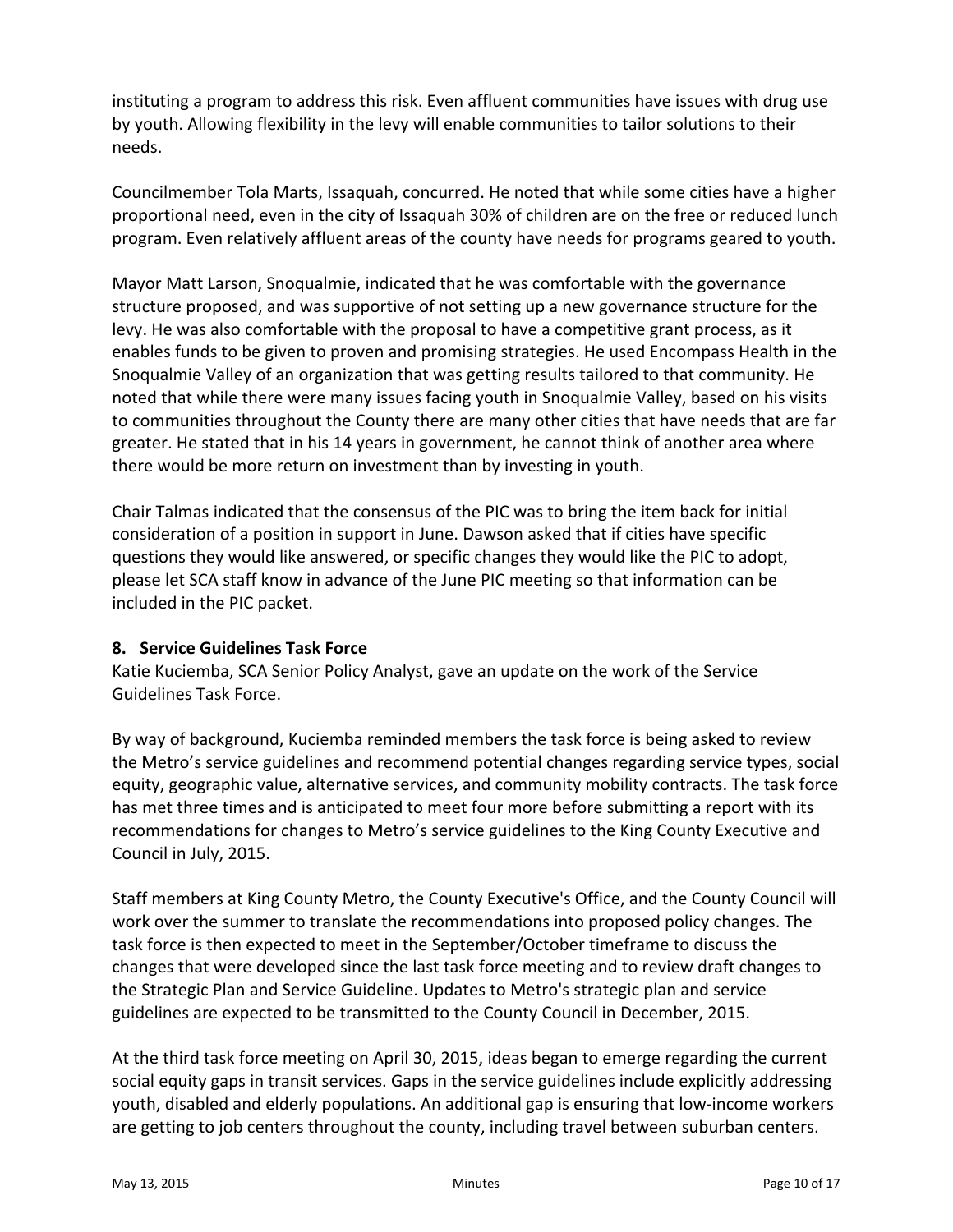Also discussed at the third task force meeting were possible changes to the service guidelines methodology, which could include placing a stronger emphasis on whether corridors serve low‐ income areas. Task force members suggested creating a point system that allows for scaling of points for boardings in low income areas and boardings in minority areas.

Finally, the task force made suggestions regarding the service planning and community engagement process used by Metro when considering transit services changes, such as a database of key destinations that could be used to better engage communities.

At the conclusion of the meeting on April 30, 2015, Metro announced plans to invest up to \$89 million for 69,000 additional hours of annual bus service in corridors that have been hit by recent service reductions.

Kuciemba concluded her report by announcing that the fourth meeting of the task force will be held on May 21, 2015. The agenda is expected to include review of suggestions made during the social equity discussion, a discussion on how geographic value is incorporated into Metro's planning process, and beginning a conversation about the role of park & rides. The agenda may also include an overview by Metro of how the service guidelines shaped the previous service reductions.

Mayor Matt Larson, Snoqualmie, expressed some frustration with the task force because Metro has taken several meetings to give background information without significant opportunities for members to discuss the issues. At the April 30, 2015 meeting, the task force debated the definition of social equity. Mayor Larson read the Regional Transit Task Force (RTTF) definition of social equity, "using transit service to address gaps in mobility, and to avoid or mitigate disproportionately high and adverse social, economic or human health impacts for populations that have limited transportation options, including youth, students, elderly, disabled, people of color, those with limited English proficiency, and economically disadvantaged communities. In addition to considering trip origins for people with limited transportation options, consideration should be given to destinations for employment, education, healthcare, social services and other civic engagement activities." Larson noted that the current set of metrics that Metro uses does not adequately address all the components of this definition. For example, the current measure does not look at getting people to where they need to go and creating connections to employment centers and educational centers. Larson observed that there seems to be resistance from Metro to change their service guidelines. Service types are more complex than just "Seattle‐core" and "non‐Seattle‐core" distinctions. At the very least, Metro needs to look at urban, suburban, and rural areas differently.

Deputy Mayor Chris Eggen, Shoreline, stated that he was contacted by Seattle Councilmember Tom Rasmussen to discuss common interests between local jurisdictions. Larson responded that he had spoken to Rasmussen about a series of questions that Larson had identified for the task force to address. Opportunities for partnership with the City of Seattle were discussed.

Mayor Nancy Backus, Auburn, stated that she is cautiously optimistic with the task force but questioned whether they would complete their work with only four meetings remaining. She noted that at the last meeting there had been discussion about the need for additional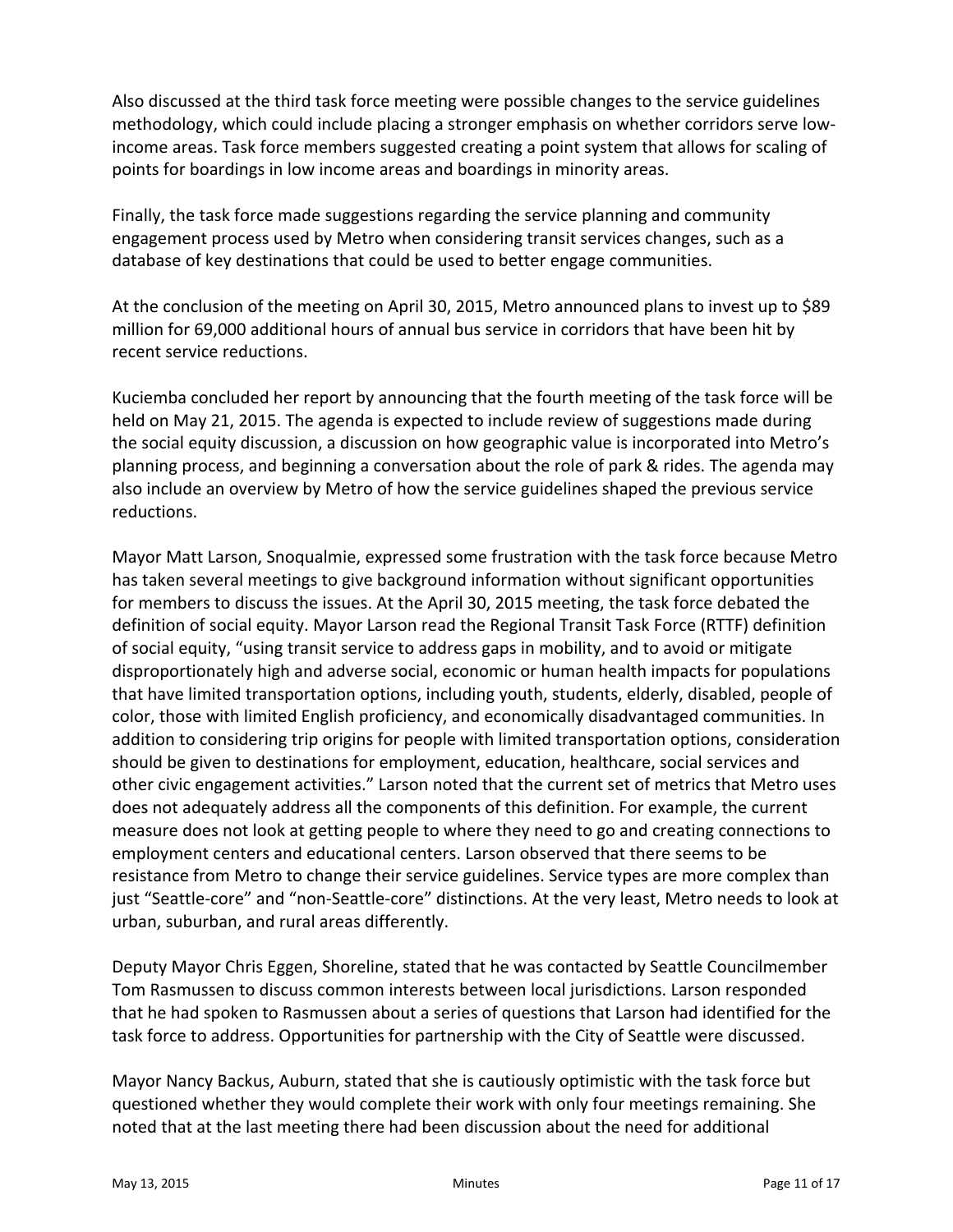meetings. Backus stated that there are common goals shared by all task force members; however, there is defensiveness by Metro. She shared a sense of frustration that the task force meetings spent too much time on Metro presenting information with too little time for task force members to discuss issues. Backus stated that she would continue representing SCA interests, which need to be taken into consideration by Metro.

Deanna Dawson, SCA Executive Director, stated that she has met with other task force members who also agreed that Metro seems to not want to see changes coming out of the task force, but other members agreed that the process has identified the need for changes.

Councilmember Barry Ladenburg, SeaTac, stated that bus routes disappeared when light rail service began. One transit service should not necessarily supplant the other. Riders are now forced to make transfers rather than having one‐seat rides. Ladenburg questioned why it costs so much to run bus service in King County versus other counties and how to better determine ridership numbers.

Mayor Dave Hill, Algona, stated that he understood the difficulty of destination being used as a factor in determining social equity.

Deputy Mayor Catherine Stanford, Lake Forest Park, was pleased to know that discussion of park and rides is included in the work of the task force. At the SCA‐hosted transportation forum, there was support for more park and ride funding. Stanford would be happy to provide information on the need for greater park and ride access for residents of her community.

Council President Hank Margeson, Redmond, appreciates SCA representation on the task force and thanked Larson, Backus and Eggen. Margeson expressed concerns that the current service guidelines do not match up with the direction given by the Regional Transit Task Force (RTTF). Margeson also stated that Metro should work to understand how communities are developing, particularly through city's comprehensive planning efforts, as more communities are "building up" (becoming more dense in a downtown core) and residents need to have transit options. Margeson would like to see task force members have a robust discussion of the issues rather than having Metro staff dominate the meeting with background information.

Larson concurred with Margeson about the value of allowing task force members to have more time for discussion rather than listening to staff reports, and noted that at the Regional Transit Committee, they had recently had several good discussions in a more informal setting.

# **9. 2015 Legislative Session Update**

Katie Kuciemba, SCA Senior Policy Analyst, reported that the 105 day session concluded on April 24, 2015. The final bill that passed during the regular session was ESHB 1449, which established requirements for the transport of crude oil.

Legislators have since been called back for a special session to last no more than 30 day, which began on April 29, 2015. During the special session, the Legislature is focused on adopting the 2015‐2017 biennial operating, capital, and transportations budgets and any bills needed to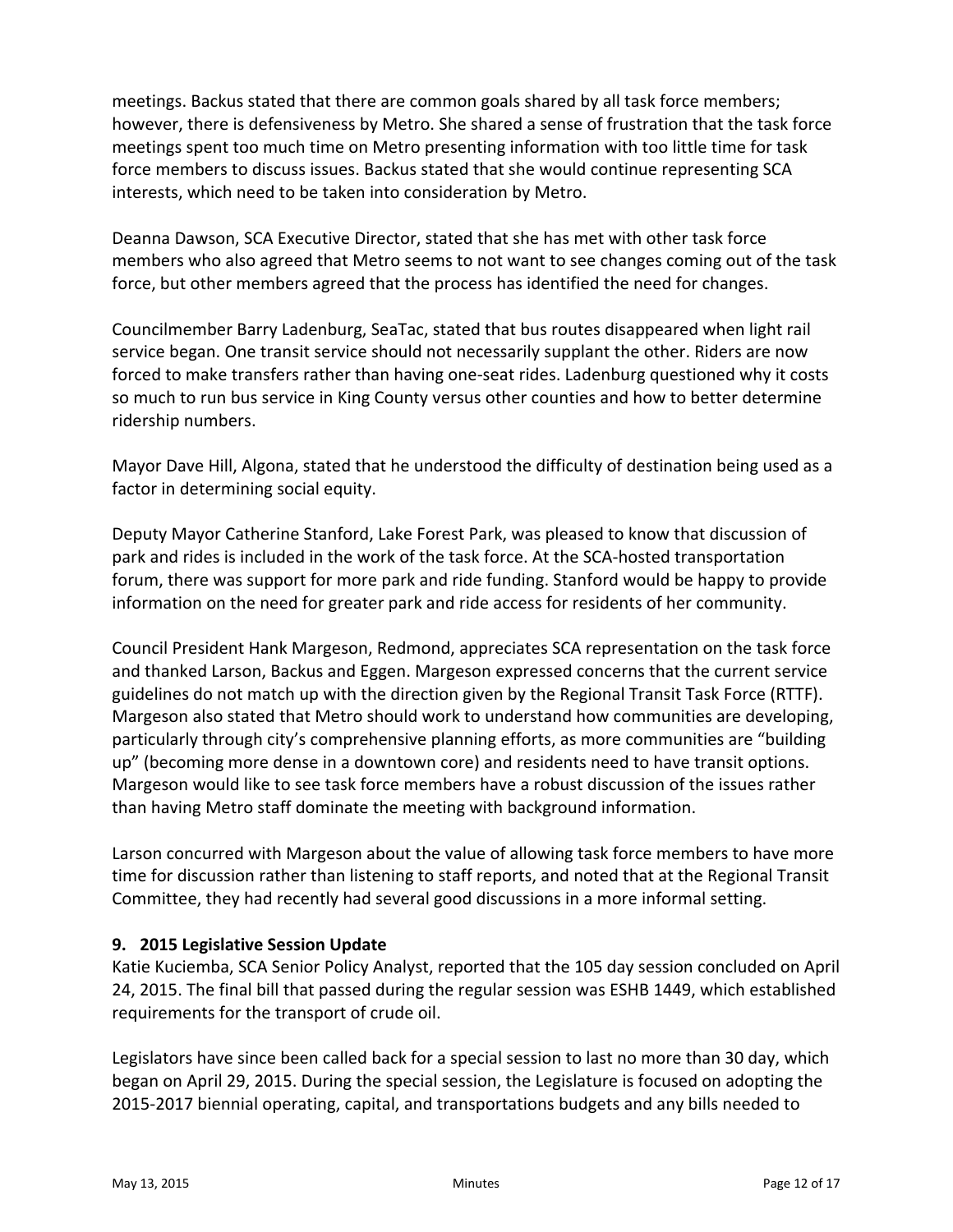implement those budgets. To date, negotiations on the operating budget have seen limited progress in Olympia with 14 days remaining in the first special session.

If the Legislature has not completed its work within 30‐days, the Governor can call a subsequent special session. Lawmakers need to have a budget in place by July 1, 2015 to avoid a government shutdown.

Kuciemba stated there is optimism that the Legislature will pass a transportation package this year, a priority for Sound Cities Association. Transportation leaders from both chambers have been meeting regularly but passage of a package is unlikely until the operating budget is settled.

A critical policy bill that has yet to be resolved is the sharing of marijuana excise tax revenue, House Bill 2136. Key issues that staff is watching are the removal of the sunset provision, the removal of the artificial cap on revenue sharing, ensuring that the distribution formula is inclusive even if businesses are not located with the jurisdiction, and no revenue‐sharing for jurisdictions with marijuana businesses bans.

Kuciemba reported that House Bill 2156 is a cities and counties omnibus bill that contains provisions for restoration of liquor profit revenue sharing to historic levels, cost recovery for nuisance abatement, cost recovery for commercial public records requests, authorization for the Cultural Access Fund, mental health tax, and several county‐specific tax authorizations. It is anticipated that providing counties with utility tax authority will be removed for the bill.

Mayor Matt Larson, Snoqualmie, asked if there has been any progress on the transportation package. Kuciemba answered that the Association of Washington Cities has a comparison of the differences in the transportation package which can be found [here.](http://www.awcnet.org/portals/0/documents/legislative/TranspoPackageCompare0415.pdf) Deanna Dawson, SCA Executive Director, stated that an operating budget will be passed prior to the passage of a transportation package. SCA staff will continue to monitor negotiations and will keep SCA members apprised of opportunities to engage legislators.

# **10. Future Levies and Ballot Measures in King County**

Deanna Dawson, SCA Executive Director, stated that at the January 14, 2015 PIC meeting, members were asked to provide issues the PIC should consider this year. She invited members to provide feedback on whether other items should be added to the list. This will be a recurring item on the PIC agenda. Members can also bring items directly to SCA staff. Dawson reviewed the results of recent ballot measures:

- **King County Public Safety Radio Emergency Network (PSERN) Radio Replacement**
	- o Passed (65% approval)
- **City of Covington Transportation Benefit District** 
	- o Failed by 103 votes (48% yes, 52% no)
- **City of Sammamish Advisory Vote re Adoption of Initiative and Referendum**
	- o 55% approval
- **Klahanie Annexation – City of Sammamish**
	- o Passed (86% in favor of annexation)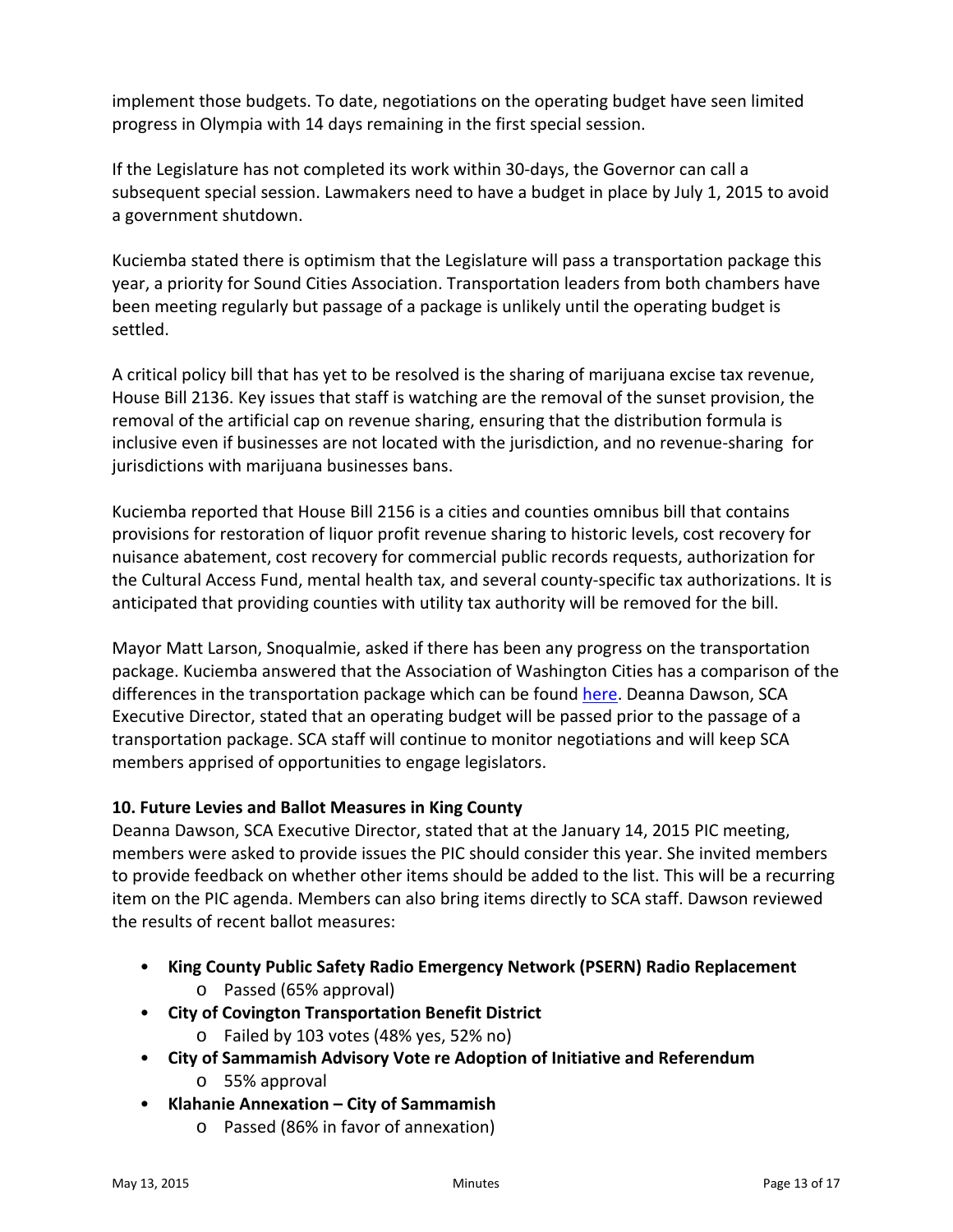- **South King Fire District – capital and equipment replacement**
	- o Failed (57% approval, needed 60% to pass)
- **Enumclaw School District Capital Levy**
	- o Passed (60.03% approval needed 60% to pass)

Councilmember Chris Roberts, Shoreline, reported that the Shoreline Fire Department will be proposing two ballot measures in August 2015: a fire benefit charge and a capital bond.

# **11. SCA Issues for 2015**

Deanna Dawson, SCA Executive Director, stated that at the January 14, 2015 PIC meeting, members were asked to provide issues the PIC should consider this year. She invited members to provide feedback on whether other items should be added to the list. This will be a recurring item on the PIC agenda. Dawson noted that the Best Starts for Kids levy will be added to list. Members can also bring items directly to Dawson, deanna@soundcities.org.

Vice Chair Marlla Mhoon asked that the 70% recycling goal be added to the list of issues.

Vice Chair Mhoon asked for an update on the governing bylaws regarding the seats on the Board of Directors and if any changes will be proposed to allow more than one member from a city to serve at the same time. Dawson responded that the Board did discuss this issue and decided not to pursue a change at this time. Dawson reported that there are many members interested in serving in leadership roles.

# **12. Informational Items**

Chair Talmas reported that there is one informational item: an update on the work of the Mental Illness and Drug Dependency Oversight Committee (MIDD).

# **13. Upcoming Events**

The next Pre‐PIC Workshop will be held on Wednesday, June 10, 2015, at 6:00 PM at Renton City Hall. King County Prosecutor Dan Satterberg will give a presentation on the Law Enforcement Assisted Diversion (LEAD) program.

The next Public Issues Committee Meeting will be held on Wednesday, June 10, 2015, at 7:00 PM at Renton City Hall.

# **14. For the Good of the Order**

Doreen Booth, SCA Policy Analyst, stated that there are copies of the pre‐PIC presentation on the Solid Waste Comprehensive Plan and recycling targets available and that cities have the opportunity to invite staff to attend council meetings, provide more detail and answer questions. Booth also stated that each city has the ability to have a seat on the Metropolitan Solid Waste Advisory Committee (MSWAC); currently there are only 28 of the 36 SCA member cities participating.

Councilmember Tola Marts, Issaquah, announced that former mayor Ava Frisinger was recently given the Ruth Kees Environmental Award, the community's highest honor for environmental advocates. Frisinger was a long time participant in SCA and advocate for cities.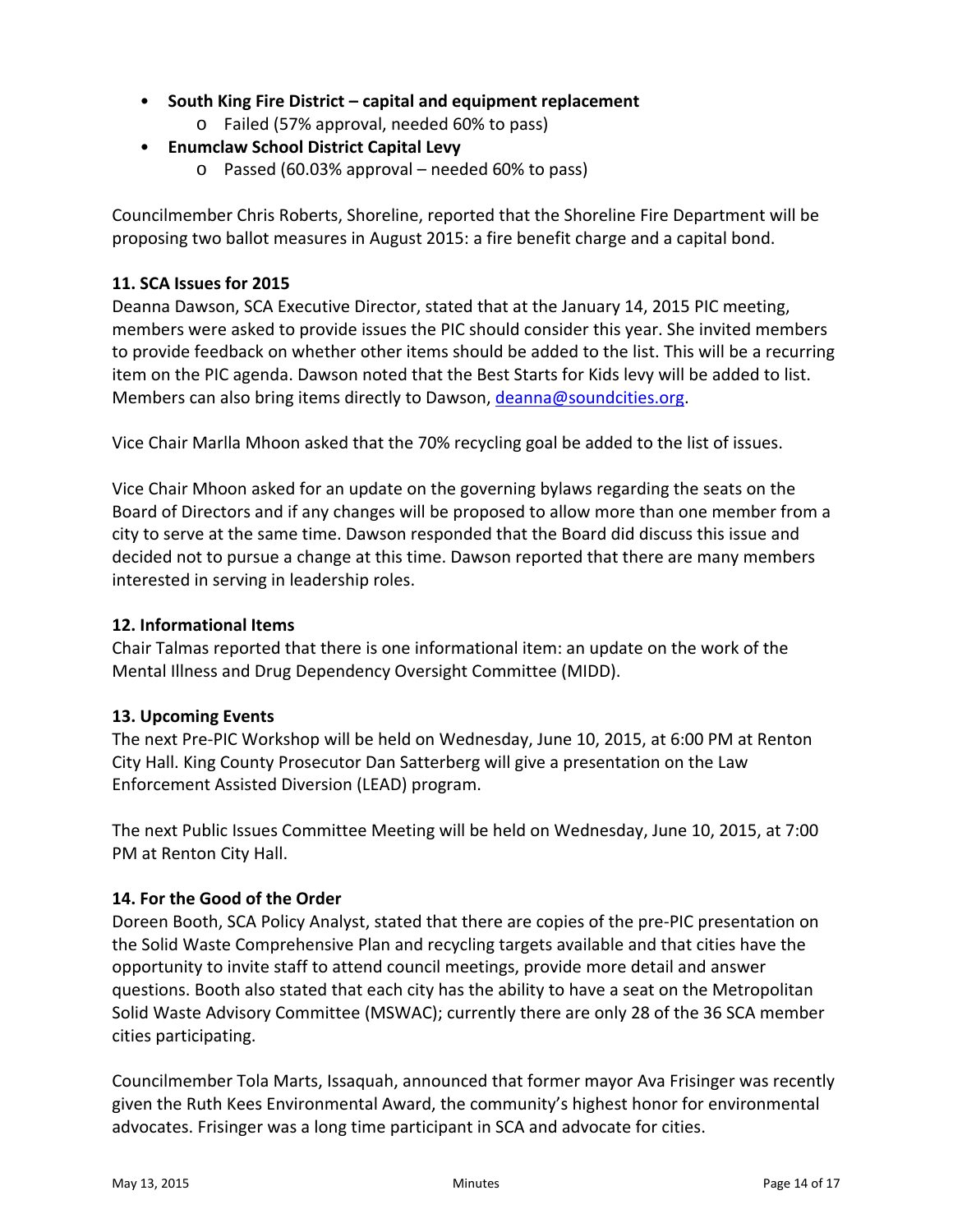Councilmember Amy Ockerlander, Duvall, announced that Sergeant DeBock on the Duvall Police Department was given the Medal of Valor by Governor Inslee.

Mayor Matt Larson, Snoqualmie, congratulated the City of Duvall for its efforts to re‐establish a city administrator position.

# **15. Adjourn**

The meeting was adjourned at 8:45 PM.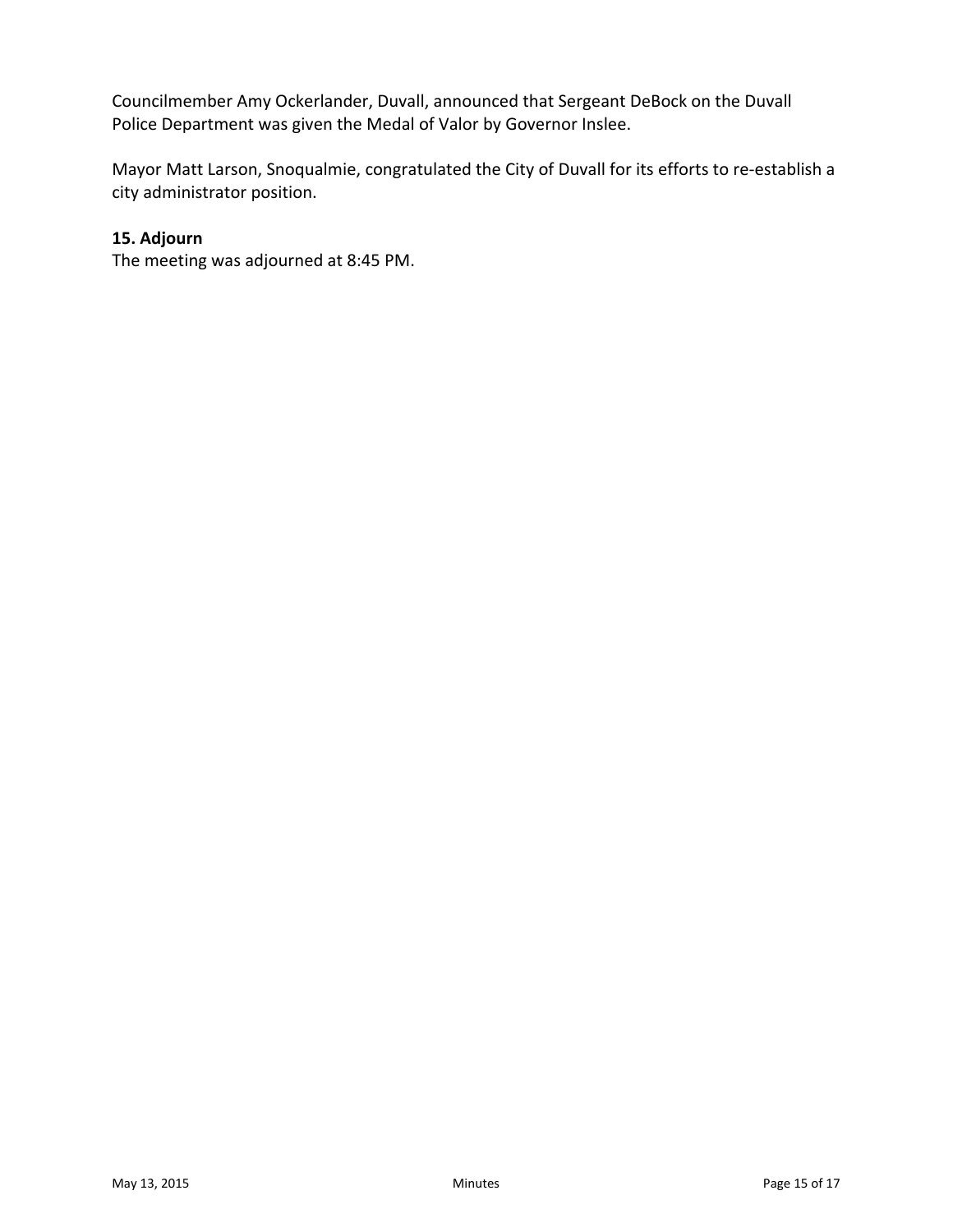# <span id="page-15-0"></span>**2015 Roll Call – Public Issues Committee Meeting May 13, 2015**

| <b>City</b>             | Representative            | <b>Alternate</b>            |
|-------------------------|---------------------------|-----------------------------|
| Algona                  | Dave Hill                 | Dawn Dofelmire              |
| <b>Auburn</b>           | <b>Nancy Backus</b>       | <b>Bill Peloza</b>          |
| <b>Beaux Arts</b>       | <b>Tom Stowe</b>          | <b>Richard Leider</b>       |
| <b>Black Diamond</b>    | Janie Edelman             | <b>Tamie Deady</b>          |
| <b>Bothell</b>          | <b>Tris Samberg</b>       | Andy Rheaume                |
| <b>Burien</b>           | Nancy Tosta               | <b>Stephen Armstrong</b>    |
| <b>Carnation</b>        | <b>Jim Berger</b>         | <b>Kim Lisk</b>             |
| Clyde Hill              | <b>Barre Seibert</b>      | George Martin               |
| Covington               | Marlla Mhoon              | Margaret Harto/Jeff Wagner  |
| Des Moines              | Melissa Musser            | Jeanette Burrage            |
| <b>Duvall</b>           | Amy Ockerlander           | Will Ibershof               |
| Enumclaw                | Mike Sando                | Liz Reynolds                |
| <b>Federal Way</b>      | <b>Dini Duclos</b>        | Jeanne Burbidge             |
| <b>Hunts Point</b>      | Joseph Sabey              |                             |
| Issaquah                | <b>Tola Marts</b>         | Eileen Barber               |
| Kenmore                 | David Baker               | Allan Van Ness              |
| Kent                    | <b>Bill Boyce</b>         | Dennis Higgins              |
| <b>Kirkland</b>         | <b>Toby Nixon</b>         | Shelley Kloba               |
| <b>Lake Forest Park</b> | <b>Catherine Stanford</b> | <b>Tom French</b>           |
| <b>Maple Valley</b>     | <b>Erin Weaver</b>        | Layne Barnes                |
| Medina                  | Michael Luis              |                             |
| <b>Mercer Island</b>    | Dan Grausz                | <b>Benson Wong</b>          |
| <b>Milton</b>           | Debra Perry               | <b>Jim Manley</b>           |
| <b>Newcastle</b>        | Lisa Jensen               | <b>Carol Simpson</b>        |
| Normandy Park           | Shawn McEvoy              | Doug Osterman               |
| <b>North Bend</b>       | Ross Loudenback           | <b>Ken Hearing</b>          |
| <b>Pacific</b>          | Leanne Guier              | Vic Kave                    |
| Redmond                 | Hank Margeson             | John Stilin                 |
| Renton                  | <b>Ed Prince</b>          | Armondo Pavone              |
| <b>Sammamish</b>        | <b>Bob Keller</b>         | Don Gerend                  |
| <b>SeaTac</b>           | <b>Barry Ladenburg</b>    | Mia Gregerson               |
| <b>Shoreline</b>        | <b>Chris Roberts</b>      | Chris Eggen                 |
| Skykomish               | <b>Henry Sladek</b>       |                             |
| Snoqualmie              | Kingston Wall             | <b>Matt Larson</b>          |
| Tukwila                 | Kate Kruller              | Verna Seal                  |
| Woodinville             | <b>Bernie Talmas</b>      | <b>Susan Boundy-Sanders</b> |
| <b>SCA</b>              |                           |                             |
| Deanna Dawson           |                           |                             |
| Katie Kuciemba          |                           |                             |
| Ellie Wilson-Jones      |                           |                             |
| Doreen Booth            |                           |                             |
| Kristy Cole Burwell     |                           |                             |

Voting members are highlighted in gray. Cities represented are **bolded**.